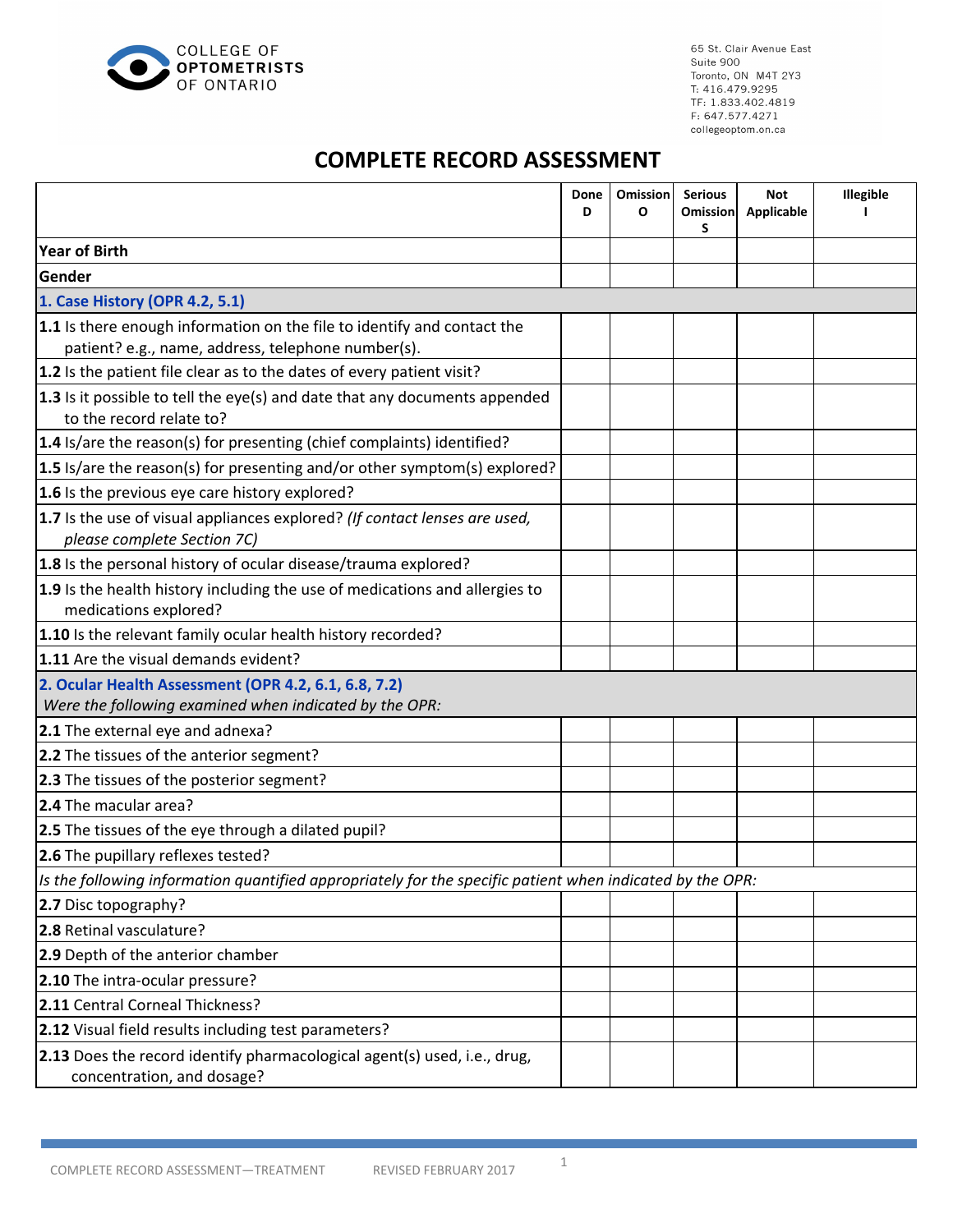| 2.14 Is it possible to tell the appearance of any physical anomalies to such<br>a degree that future changes could be detected? (Are there<br>appropriate indications of scale and position in the eye or adnexa?)                                                                       |  |  |  |
|------------------------------------------------------------------------------------------------------------------------------------------------------------------------------------------------------------------------------------------------------------------------------------------|--|--|--|
| 3. Refractive and Accommodative Assessment (OPR 4.2, 6.3, 7.6) (when indicated by the OPR)                                                                                                                                                                                               |  |  |  |
| 3.1 Is the presenting monocular visual acuity at distance recorded?                                                                                                                                                                                                                      |  |  |  |
| 3.2 Is the presenting monocular visual acuity at near recorded, if<br>indicated?                                                                                                                                                                                                         |  |  |  |
| <b>3.3</b> Was refractive status determined?                                                                                                                                                                                                                                             |  |  |  |
| <b>3.4</b> Were the monocular best-corrected visual acuities at distance<br>recorded?                                                                                                                                                                                                    |  |  |  |
| 3.5 Were corneal curvatures measured?                                                                                                                                                                                                                                                    |  |  |  |
| 3.6 Was the accommodative system investigated, if indicated?                                                                                                                                                                                                                             |  |  |  |
| 3.7 Was a cycloplegic exam performed?                                                                                                                                                                                                                                                    |  |  |  |
| 3.8 Is it possible to tell from the record the focal power for any spectacle<br>lenses is use?                                                                                                                                                                                           |  |  |  |
| 4. Oculo-Motor/Sensory Assessment (4.2, 6.7)<br>Is it possible to tell the following from the record when indicated by the OPR:                                                                                                                                                          |  |  |  |
| 4.1 Whether the patient was strabismic or non-strabismic?                                                                                                                                                                                                                                |  |  |  |
| 4.2 The magnitude and direction of any distance horizontal phoria of a<br>non-strabismic patient as measured by one or more methods, e.g.,<br>alternating cover test, vonGraefe, or Maddox rod? OR the magnitude,<br>direction, frequency and laterality at distance of a strabismus?    |  |  |  |
| 4.3 The magnitude and direction of any near horizontal phoria of a<br>nonstrabismic patient as measured by one or more methods, e.g.,<br>alternating cover test with prisms, vonGraefe, Maddox rod? OR the<br>magnitude, direction, frequency and laterality at near of a strabismus.    |  |  |  |
| 4.4 The motor fusion limits (prism to blur or break) at distance?                                                                                                                                                                                                                        |  |  |  |
| 4.5 The motor fusion limits (prism to blur or break) at near                                                                                                                                                                                                                             |  |  |  |
| 4.6 The vertical phoria?                                                                                                                                                                                                                                                                 |  |  |  |
| 4.7 The colour vision status?                                                                                                                                                                                                                                                            |  |  |  |
| 4.8 The contrast sensitivity?                                                                                                                                                                                                                                                            |  |  |  |
| 4.9 The stereoacuity?                                                                                                                                                                                                                                                                    |  |  |  |
| 4.10 The sensory fusion status?                                                                                                                                                                                                                                                          |  |  |  |
| 5. Professional Judgment/Case Management (OPR 5.1)<br>As an aid to your analysis of this aspect of care, study the case history and findings and list all significant problems that you can<br>identify. Consider the information available from previous examinations, where necessary. |  |  |  |
| 5.1 Does the record show that the member investigated and diagnosed all<br>problems evident in the case history?                                                                                                                                                                         |  |  |  |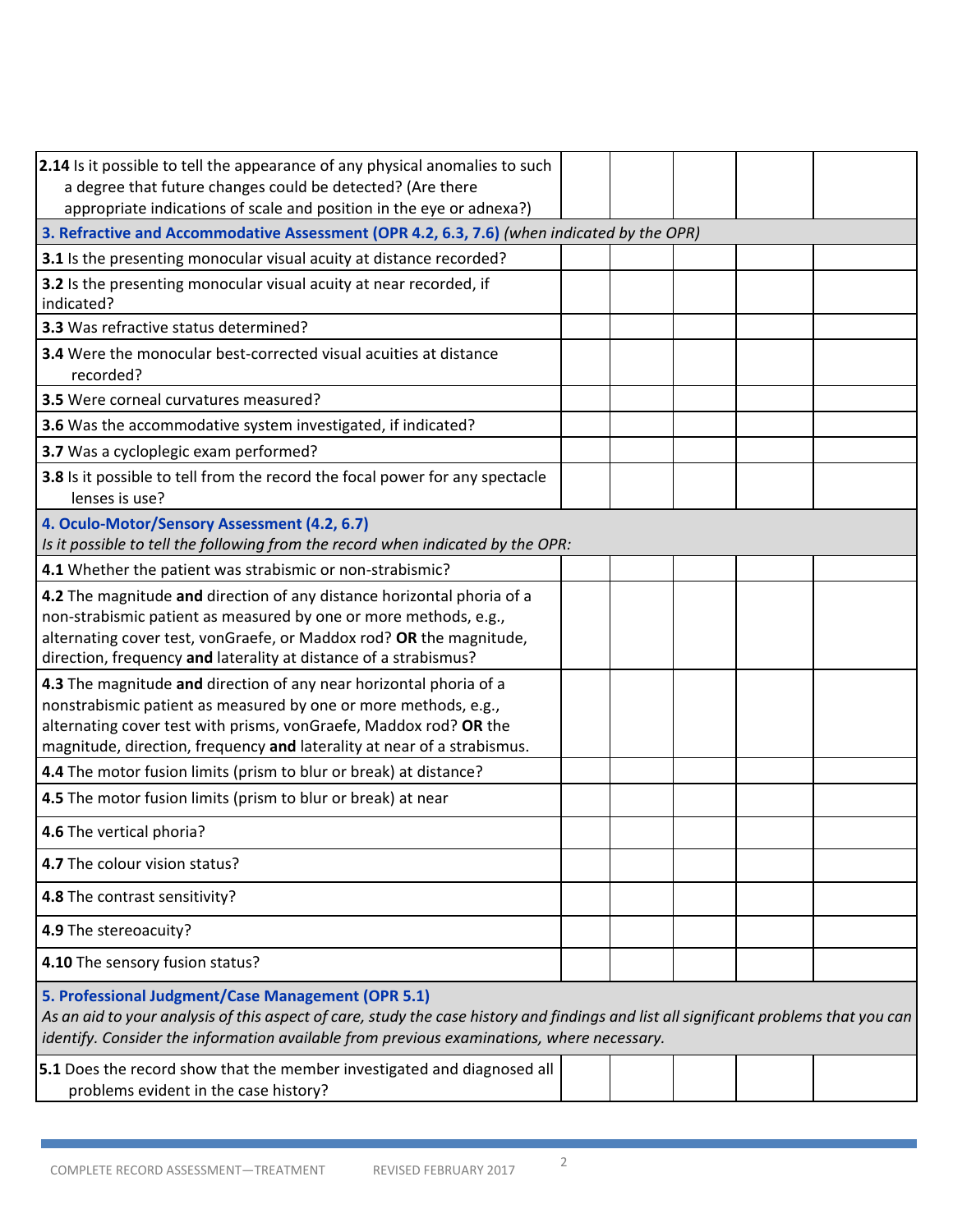| 5.2 Does the record show that the member assessed and diagnosed all<br>problems evident in the basic examination?                                                                                                                                    |  |  |  |  |  |
|------------------------------------------------------------------------------------------------------------------------------------------------------------------------------------------------------------------------------------------------------|--|--|--|--|--|
| 5.3 Does the record show an appropriate management plan/patient<br>counselling? (This may include patient education, further diagnostic<br>assessment, optometric treatment, or referral.)                                                           |  |  |  |  |  |
| 5.4 In cases where a refractive correction was prescribed, can you find<br>adequate support for the distance prescription?                                                                                                                           |  |  |  |  |  |
| 5.5 In cases where a refractive correction was prescribed, can you find<br>adequate support for the near prescription?                                                                                                                               |  |  |  |  |  |
| 5.6 If a consultation/referral has been noted as necessary, has the<br>member arranged the appointment and ensured that the reason(s) for<br>referral/consultation and the relevant clinical information are<br>conveyed to the second practitioner? |  |  |  |  |  |
| <b>TREATMENT SERVICES</b>                                                                                                                                                                                                                            |  |  |  |  |  |
| 6. Spectacle Treatment (OPR 6.4, 6.6, 6.7)<br>Is it possible to tell from the patient record:                                                                                                                                                        |  |  |  |  |  |
| 6.1 What information was provided to the laboratory, if the member<br>provided spectacle therapy? Was appropriate or relevant specification<br>provided to the laboratory if member provided spectacle therapy?                                      |  |  |  |  |  |
| 6.2 If a prescription for spectacles was issued?                                                                                                                                                                                                     |  |  |  |  |  |
| 6.3 Indications for use of appliance, e.g., constant, distance only, near<br>only?                                                                                                                                                                   |  |  |  |  |  |
| 6.4 In cases where the member provided spectacle treatment, does the<br>record show the results of verification of all relevant specifications<br>noted above?                                                                                       |  |  |  |  |  |
| 7A. Contact Lens Diagnosis (New Fits) (OPR 6.5)                                                                                                                                                                                                      |  |  |  |  |  |
| 7A.1 Was information gathered for the purpose of contact lens<br>consultation, i.e., previous wear, allergy, vocational and avocational<br>requirements, medications, and any other related factors that might<br>affect contact lens performance?   |  |  |  |  |  |
| 7A.2 Was information gathered on the physical characteristics of the eye<br>and adnexa, i.e., cornea, conjunctiva, tear film, etc.?                                                                                                                  |  |  |  |  |  |
| 7B. Contact Lens Treatment (OPR 6.5)<br>(Delivery of new contact lenses)                                                                                                                                                                             |  |  |  |  |  |
| 7B.1 Is it possible to tell from the patient file exactly what lenses had<br>been ordered for the patient?                                                                                                                                           |  |  |  |  |  |
| If so, were the following parameters specified for the lenses: (OPR 6.5)<br>(Where certain parameters are "standard" and available from the manufacturer, their recording could be considered "not<br>applicable")                                   |  |  |  |  |  |
| 7B.2 Does the record show that the patient was counselled regarding<br>contact lens wear?                                                                                                                                                            |  |  |  |  |  |